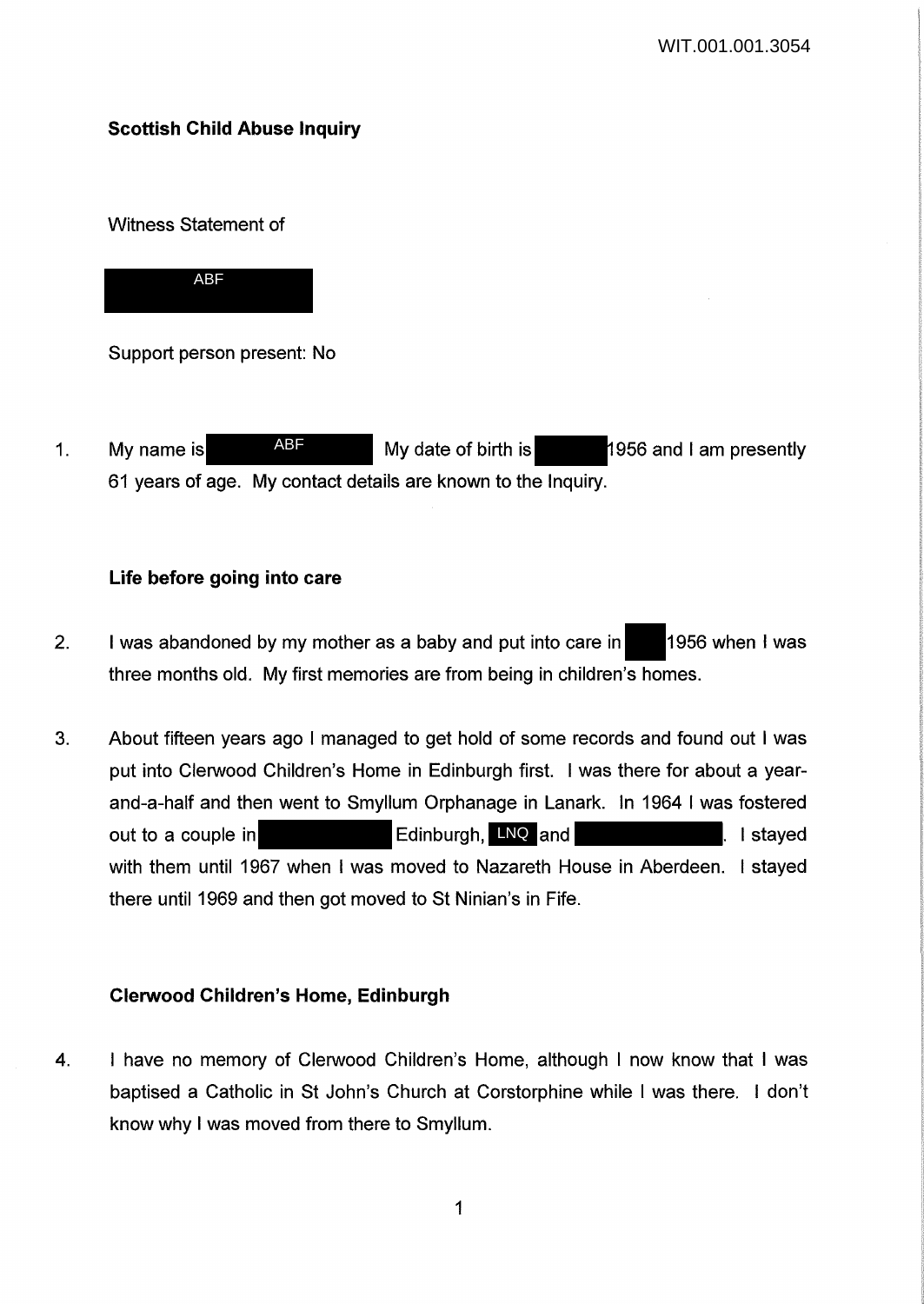# **Smyllum Orphanage, Lanark**

5. I don't remember much about Smyllum, other than it was a big white building with fields all around. I used to wander by myself in the fields. There was a farm at one end and I remember chickens there. I was very young and don't remember much about the daily routine. My recollection is that my experiences there were not bad. It was my home, I didn't know anything else.

# **Routine at Smyllum Orphanage, Lanark**

# Mornings and bedtime

6. We slept in big dormitories and boys and girls were kept separate. I remember being carried back to bed by one of the nuns one time after I'd got up in the middle of the night and was crying. I don't know why I'd been crying.

Food

7. I can't remember what the food was like, but it was a home and if you didn't like the food you would still just have to eat it. If you didn't eat it you would be made to.

**School** 

8. The school was at the side of the main building. The nuns took the lessons, but that's all I remember.

## Leisure time

9. I remember "Coco the Clown" came once and there were a few toys and games for us to play with.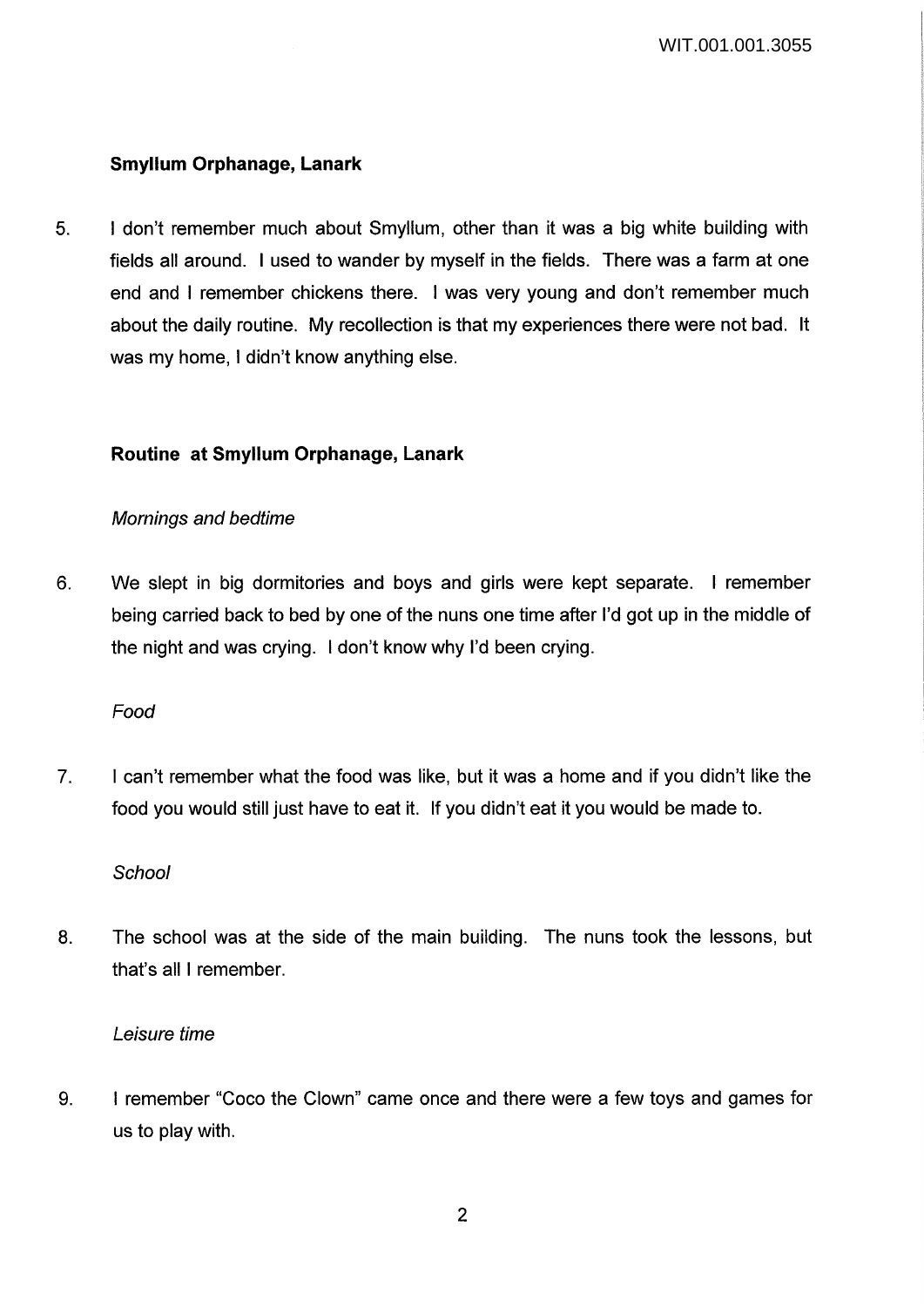WIT.001.001.3056

# Holidays and trips

- 10. We got taken to an army camp near Perth one time for a holiday. We were there for a couple of weeks and I remember sleeping in army camp beds. Another time we went on a day trip to Rosslynlee hospital at Roslin. I remember playing in the river with the patients there. Another time we went on the train to Dunoon or somewhere. I don't know if everyone went, but there used to be quite a few of us on the trips.
- 11. On another trip we were taken to Edinburgh and went to St Margaret's Loch. I slipped at the side and fell in. I almost drowned because I couldn't swim.
- 12. We also got taken to the pictures a couple of times.

# Birthdays and Christmas

- 13. The first birthday I remember was my eighth, when I was at Smyllum. I got chocolate eggs and I remember dishing them out. I'm not sure if my birthday maybe fell on Easter weekend that year.
- 14. At Christmas it was a big scramble for the presents, we weren't each given our own.

## Visits/Inspections

15. Nobody came to visit me and I don't remember any inspections.

## **Healthcare**

16. I liked going to the dentist when I was at Smyllum, because you would get a sweet. I don't remember much about going to see the doctor though. My records say that I had a few illnesses when I was at Smyllum, but I don't remember that. They say I had bronchitis in 1956, dysentery in 1957, chicken pox and mumps in 1958 and measles in 1959. I must have had treatment, I just don't remember.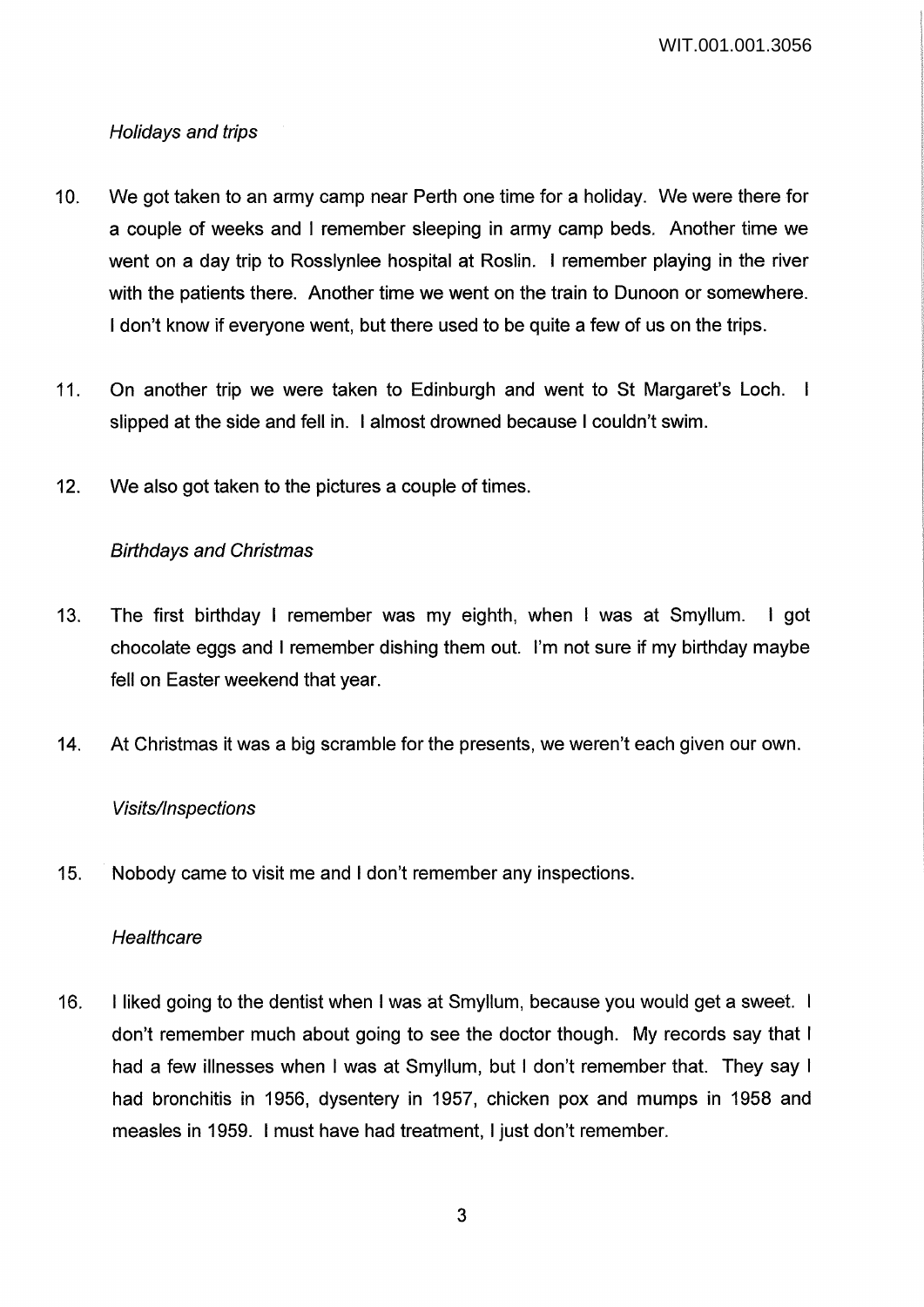# **Incident involving Sammy Carr**

- 17. I used to play with a boy called who got transferred to Lasswade. One time I was with a boy called Sammy Carr and another lad, I think it was when Sammy found a dead rat in with the chickens. It was covered in lice and Sammy started throwing it about. Sammy was a lively boy and a joker. He got hold of it and put it in his mouth, the whole tail. It was shocking. With the force of putting it in, little spots of dried blood were left under his mouth.
- 18. The nuns never saw us, but it was the talk of the place and they must have found out. Sammy got put into quarantine straight away after that and I never saw him alive again. About three weeks later he died and we all had to kiss his body in the coffin. I remember it was a white coffin.
- 19. That was about 1963 or 1964 and people were getting put into quarantine quite a lot anyway because there was a typhoid outbreak. We all had to give stool samples. I wanted to get quarantined because I thought it was special treatment, but I never did.

## **Abuse at Smyllum Orphanage, Lanark**

- 20. I am not aware of being abused when I was in Smyllum and I don't remember seeing anybody else getting beaten. Maybe I'm blocking things out. That's not to say it didn't happen, I just don't remember. I must have been hit sometimes, I wasn't always a perfect boy, but you just thought it was part-and-parcel of living in a home. Some people might call it a beating, some people might say I deserved it.
- 21. All us children were warned to stay away from BAC BAC because he had a temper on him. Sometimes I heard him swearing, but I just avoided him and I never saw him doing anything. BAC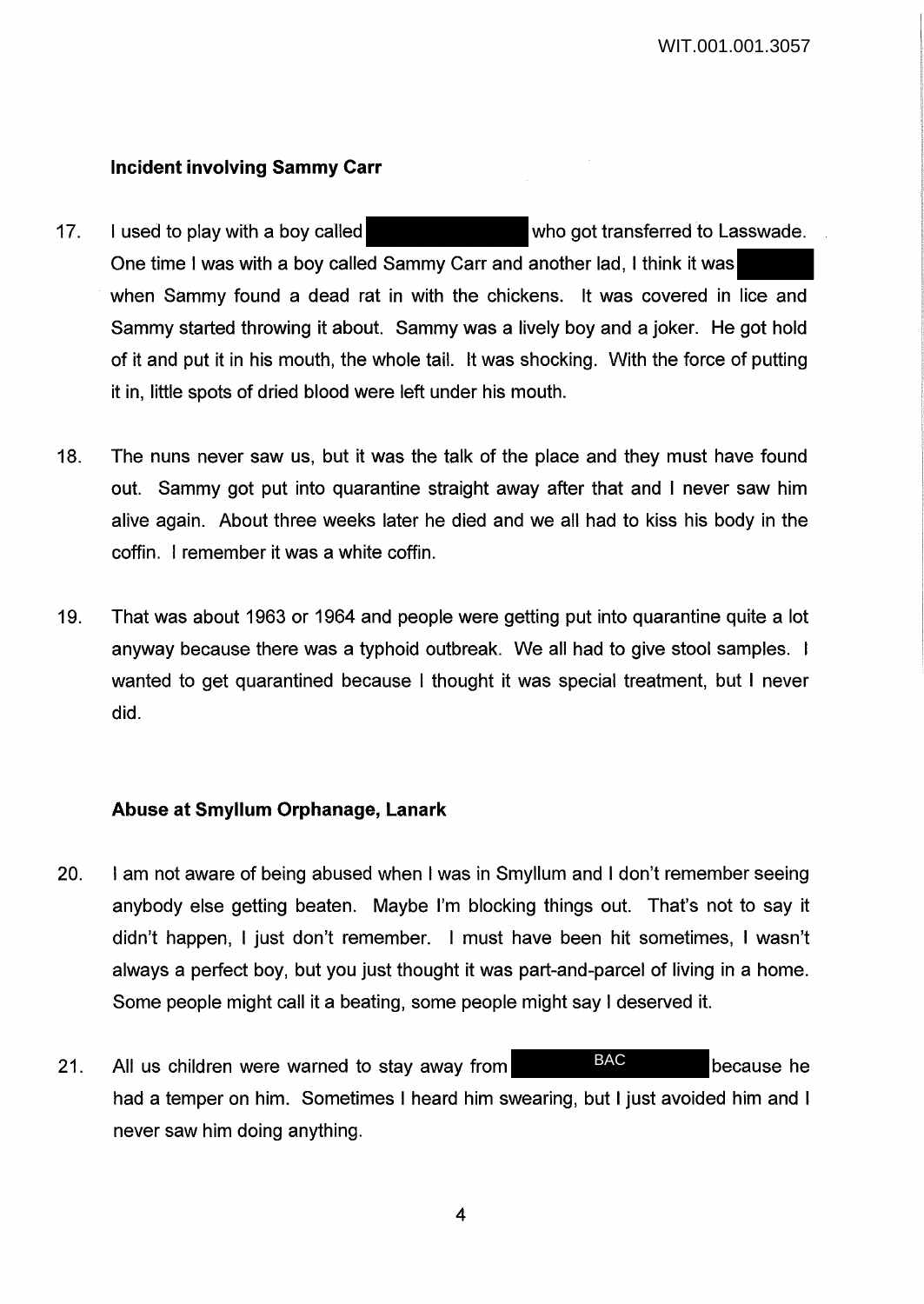# **Leaving Smyllum Orphanage, Lanark**

22. I don't know why I was fostered out from Smyllum to the  $\frac{INQ/SPO}{INQ}$  in Edinburgh. I would imagine it must have been Edinburgh social work that put me there. The might have picked me up from there, I don't remember. The first I remember seeing them was at their home. I don't remember them coming to visit me before at all and I don't remember being told I was going. LNQ/SPO LNQ/SPO

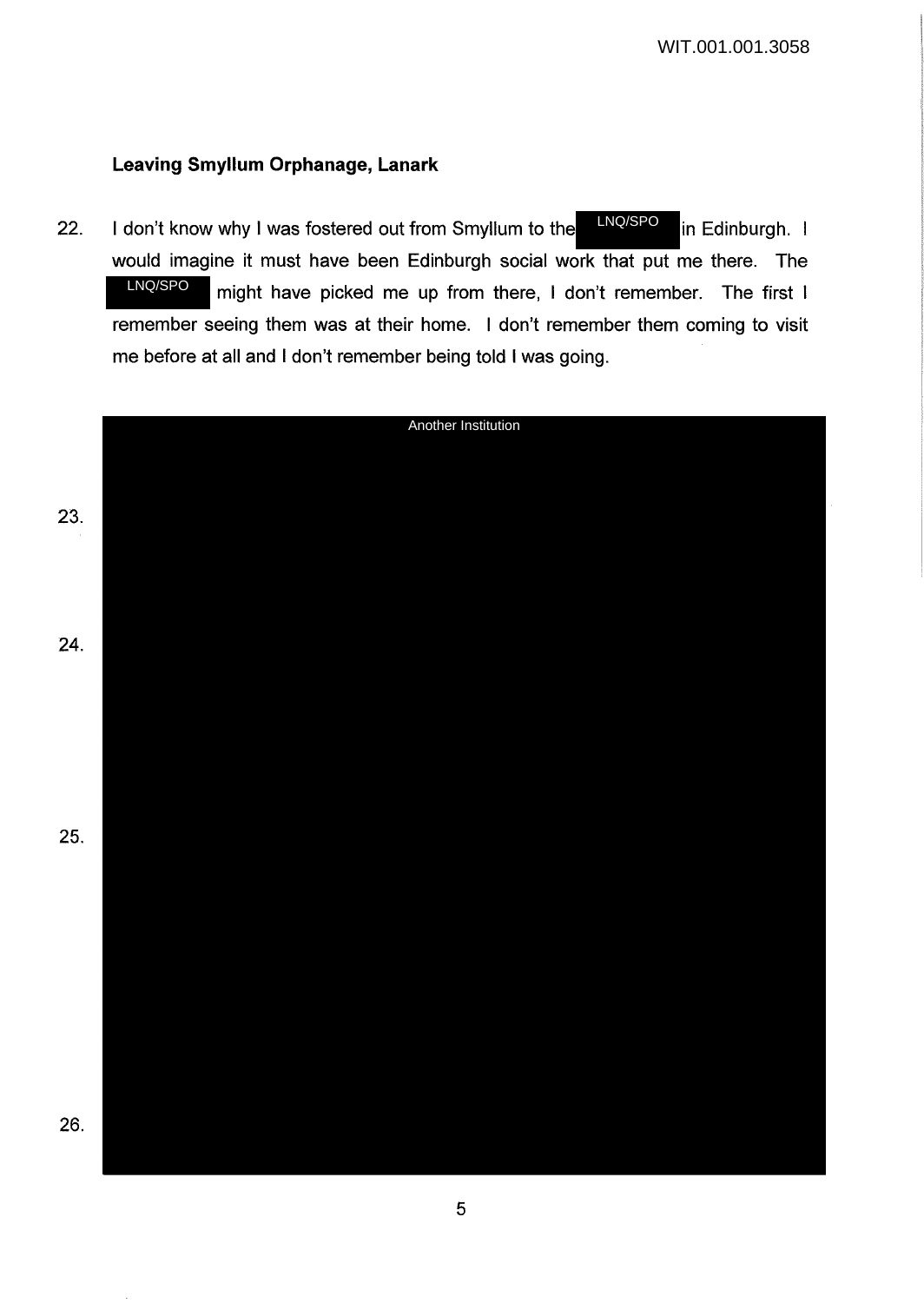|     | Another Institution |  |  |
|-----|---------------------|--|--|
|     |                     |  |  |
|     |                     |  |  |
|     |                     |  |  |
|     |                     |  |  |
|     |                     |  |  |
|     |                     |  |  |
| 27. |                     |  |  |
|     |                     |  |  |
|     |                     |  |  |
|     |                     |  |  |
| 28. |                     |  |  |
|     |                     |  |  |
|     |                     |  |  |
|     |                     |  |  |
|     |                     |  |  |
|     |                     |  |  |
|     |                     |  |  |
| 29. |                     |  |  |
|     |                     |  |  |
|     |                     |  |  |
|     |                     |  |  |
|     |                     |  |  |
| 30. |                     |  |  |
|     |                     |  |  |
|     |                     |  |  |
|     |                     |  |  |
|     |                     |  |  |
| 31. |                     |  |  |
|     |                     |  |  |
|     |                     |  |  |
|     |                     |  |  |
|     |                     |  |  |
|     |                     |  |  |
|     |                     |  |  |
|     |                     |  |  |
|     |                     |  |  |
|     |                     |  |  |
| 32. |                     |  |  |
|     |                     |  |  |
|     |                     |  |  |
|     |                     |  |  |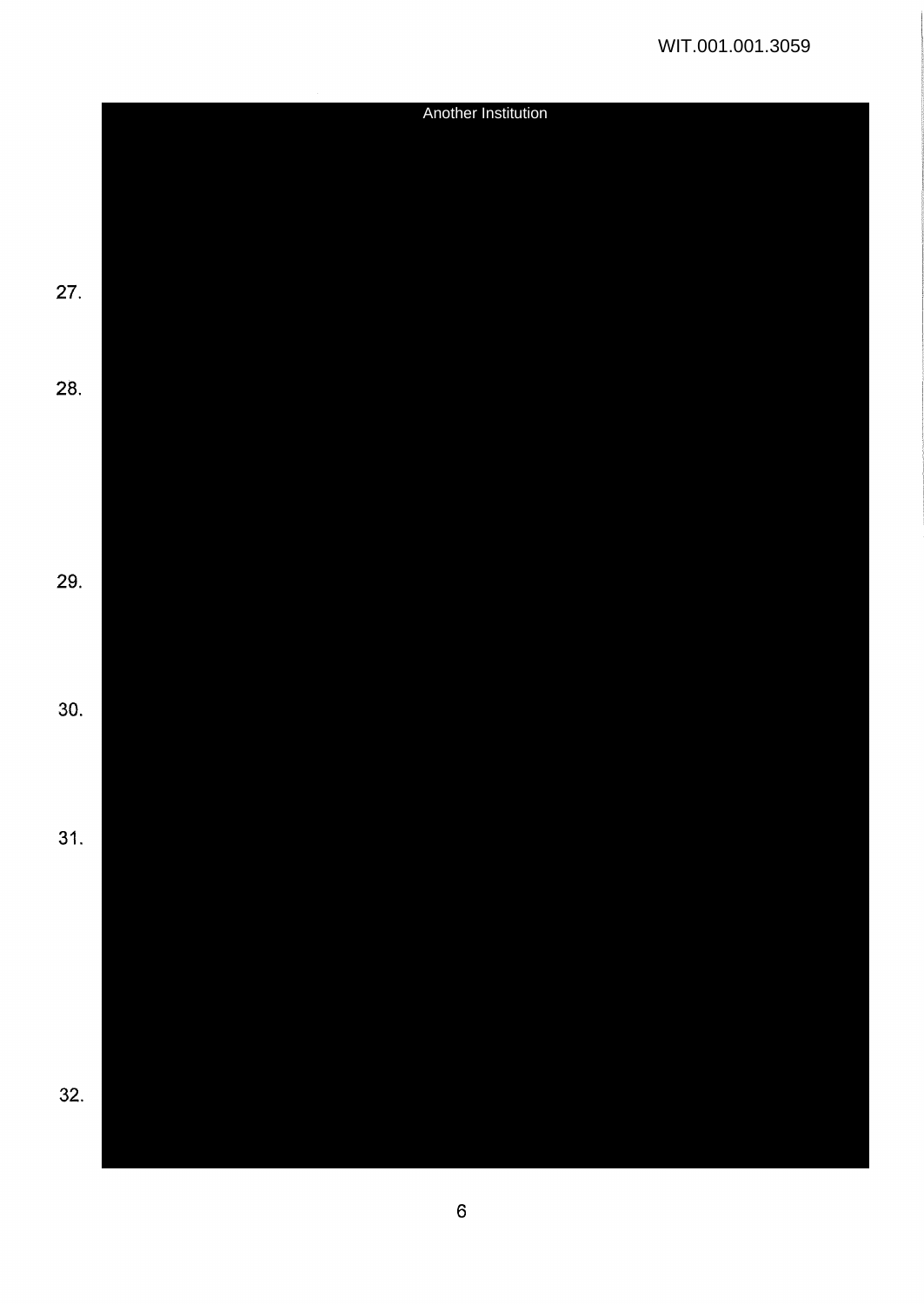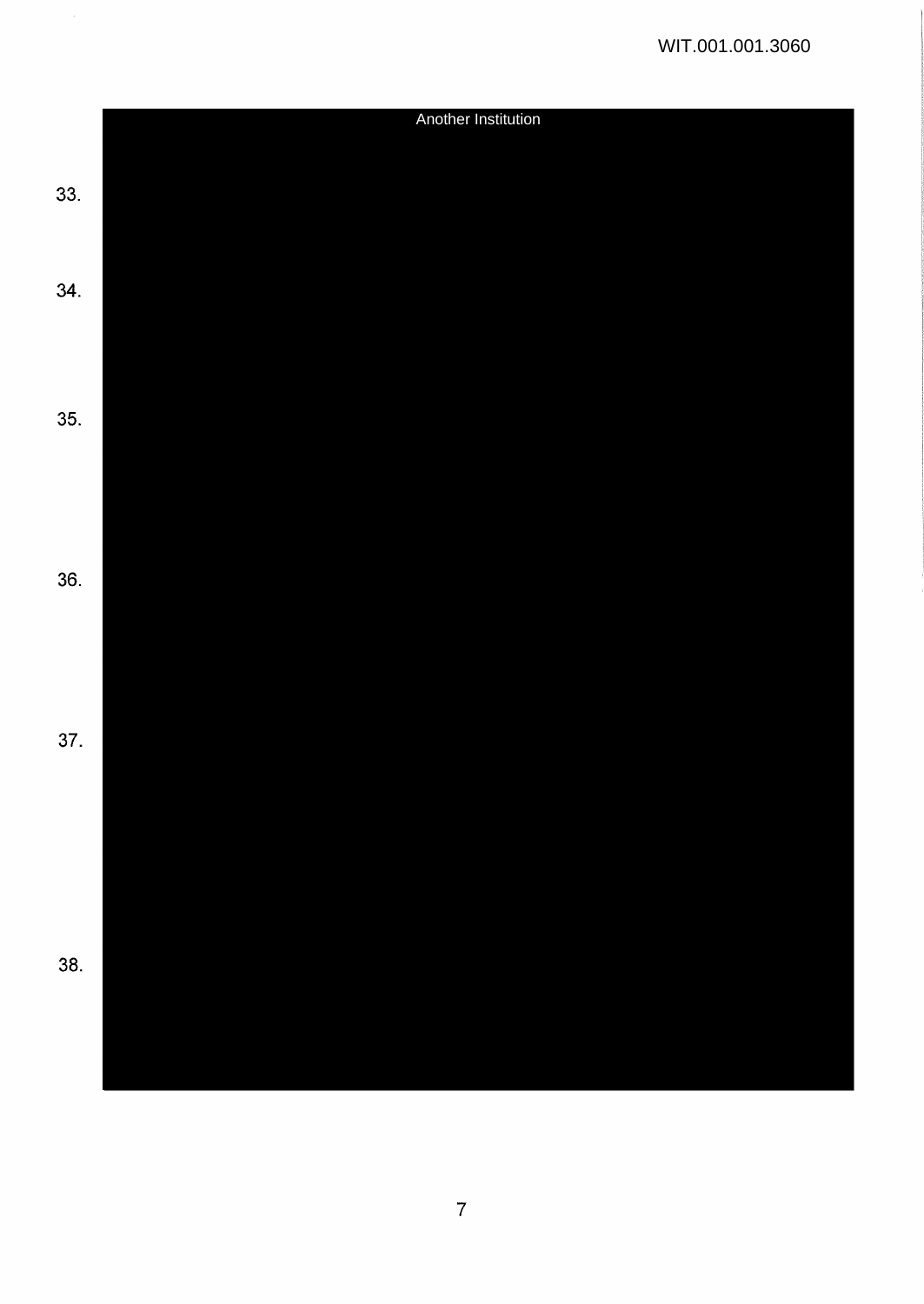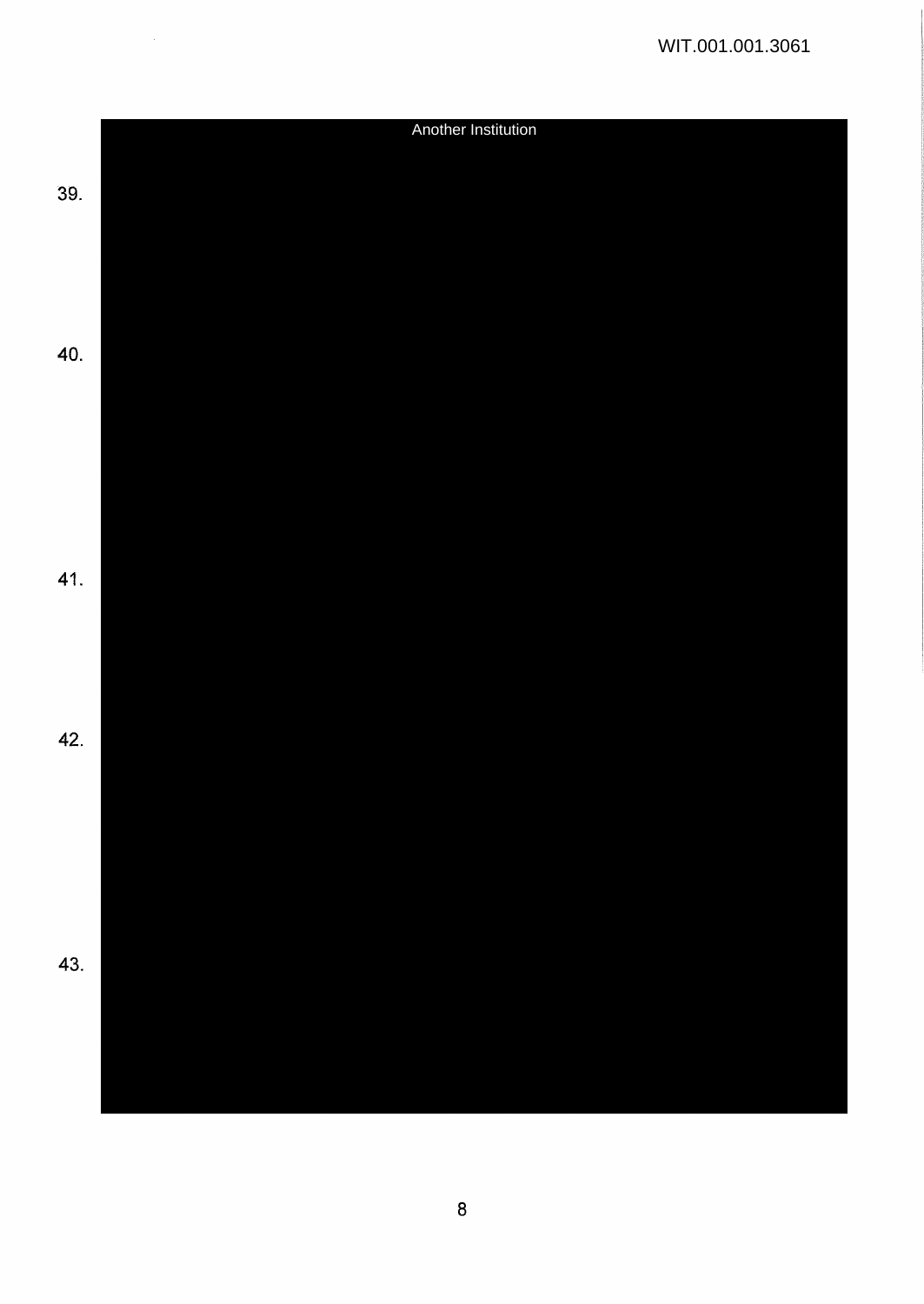

## **Nazareth House, Aberdeen**

- 47. I got taken to Nazareth House by a male and a female and I remember they bought me a Chinese meal on the way. I don't know if they were welfare officers or not. I was all excited because I was happy to be going back to a home.
- 48. There was all ages there, from a baby right up to about fifteen.

## **Routine at Nazareth House, Aberdeen**

### First day

49. Nazareth house was a massive building with a big front door. I remember meeting the mother superior on the first day and then getting taken to a field where all the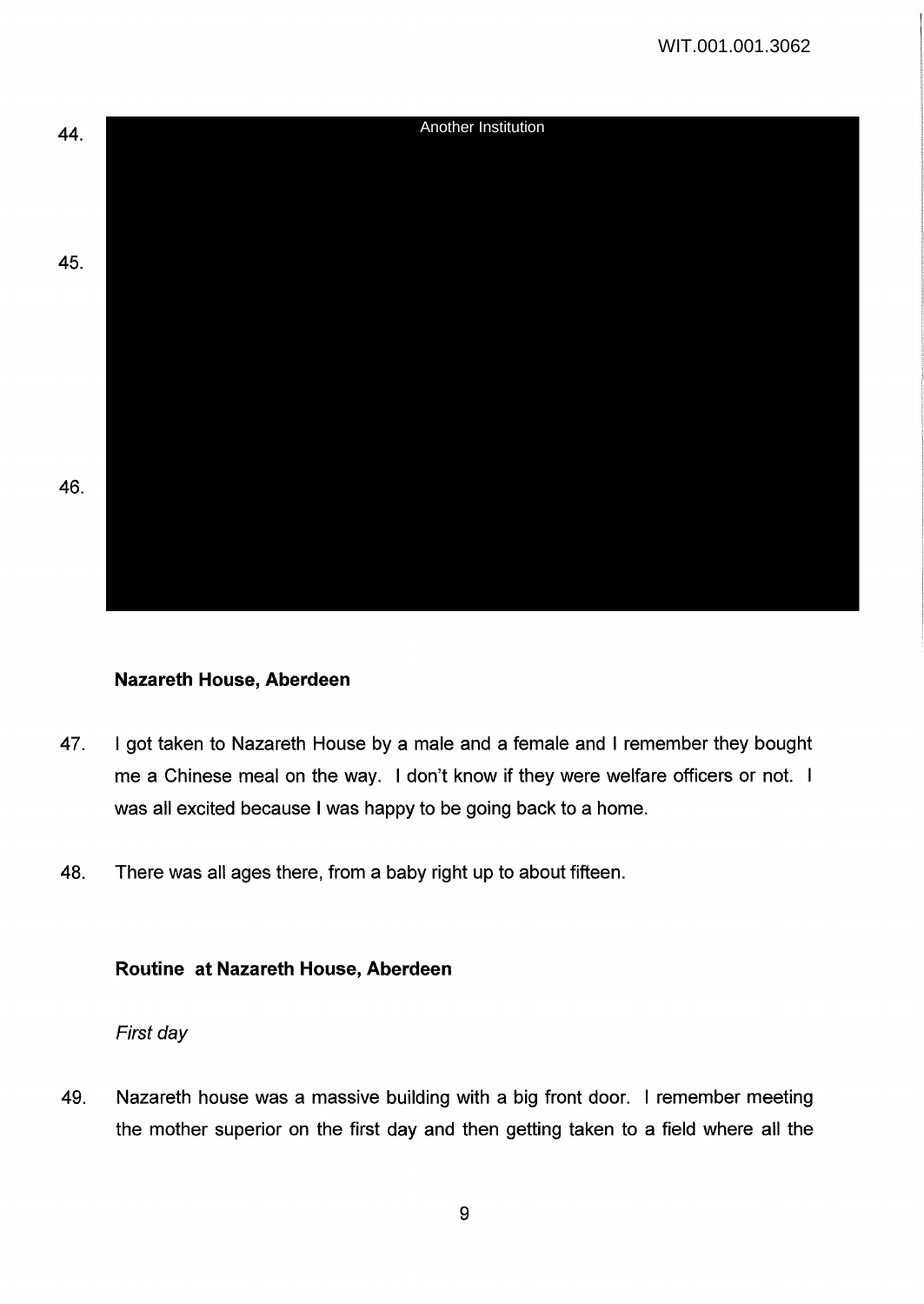kids were playing. I joined in straight away, running and jumping about, I felt at home again and comfortable because everybody else was in the same boat.

50. One of the first things they did was take me to the dormitories. I was on the first floor and there was another floor above. There was a few rooms for each dormitory, with three or four boys in each. Next to my room was the kitchen and doors to an old folks home. We got told to never go there. The girls stayed on the other side of the place.

#### Mornings and bedtime

- 51. Sister LFZ was in charge of my dormitory and her room was right next door to the one I was in. She had a window that she could look at us through. There was about twenty-five boys in four or five rooms along with a baby that was only about a year old. The cook was always concerned that the baby wasn't getting proper attention.
- 52. We would get up about seven, have breakfast and do our chores and then get the bus to school about half-eight. In general we were in bed by nine o'clock at night.

#### Food

53. Food was starchy but was okay. I was never a vegetable eater but you had to eat your vegetables if you wanted a pudding. I liked pudding, so I did.

#### **School**

- 54. We went to the local school, St Peter's, where we all got called the "Nazzies" and got taken there by bus. I started in the primary school there and then went to the secondary. I never had any trouble while I was there.
- 55. One of the boys there challenged me to a fight, so I did and I got the better of him. got a bit of respect because I'd beaten him, but I'd held the bus up so the conductor

10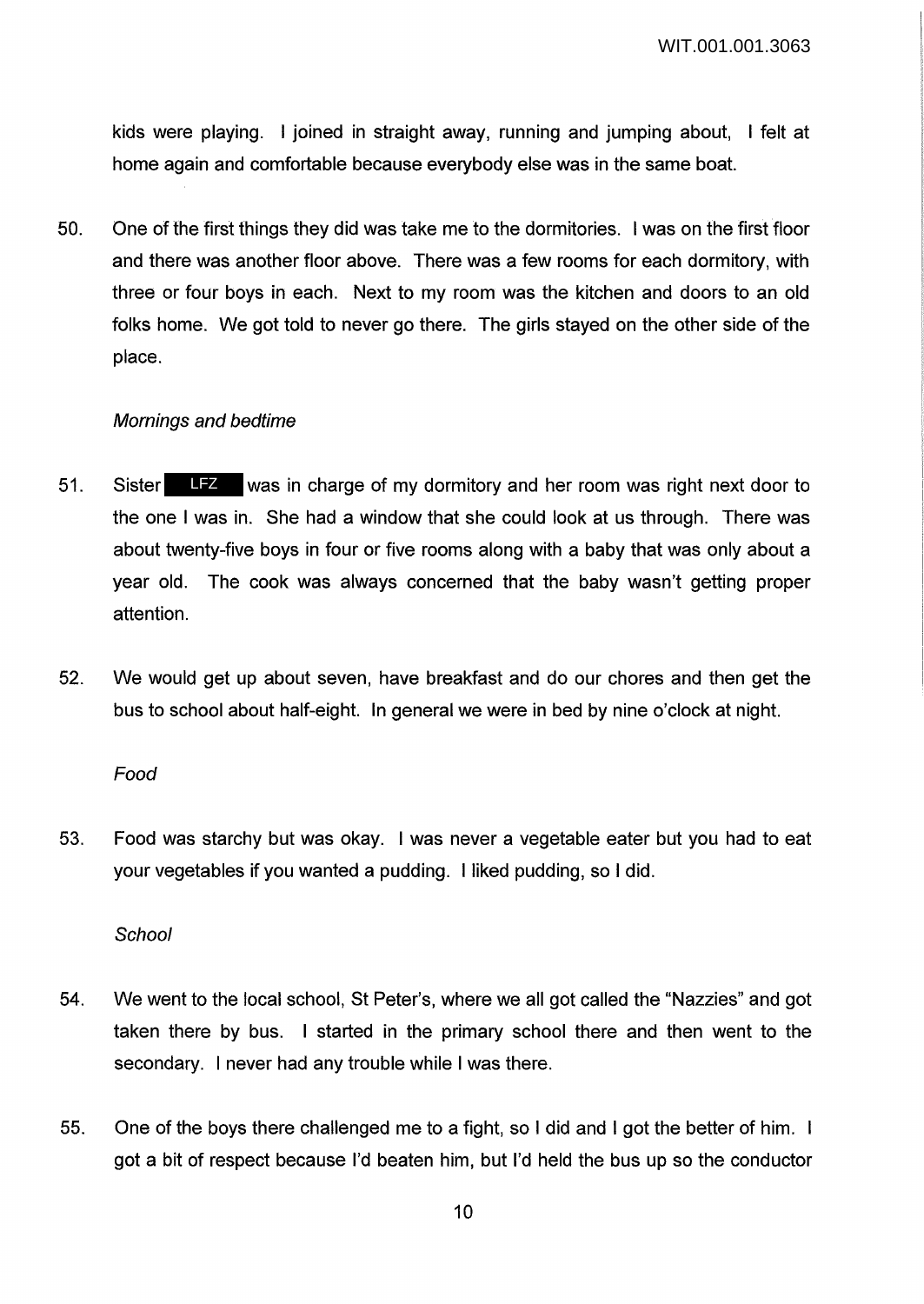gave me a wallop off the side of my head. I had a sore head for two or three days after.

#### **Clothing**

- 56. All of the kids from Nazareth House had to wear a yellow and blue top for school, it was horrendous. You could tell us a mile away. Sunday clothes were similar but better quality and we wore a tie that had elastic around the neck.
- 57. An old guy died in the old folks home next door and I got given his suit to wear. It was terrible, a pea green Harris tweed suit and everybody took the mickey out of me.

### Sport and leisure

- 58. I was quite a good footballer and got to play for the school in first and second year. The boots we had to wear were terrible though and the other lads used to take the mickey. We would play back at Nazareth House as well and Sister LFZ would play too, she was the star of the show.
- 59. There was a room in Nazareth House where we all got to play in the evening after dinner. There was a record player and toys in there and I also had a stamp collection that I kept in there.
- 60. I had kept up swimming and got to the finals of a competition at school. I broke my finger in a fight though and never got to swim. I had to wear these horrendous big trunks and everyone used to take the mickey out of me.
- 61. At the weekends we would get to play in the park. The girls would play at the bottom and the boys at the top. We weren't separated, that's just what happened.
- 62. Sometimes we would get shown a film on a projector in the TV room. I probably saw four or five films when I was in there. In general we didn't get to watch much TV though.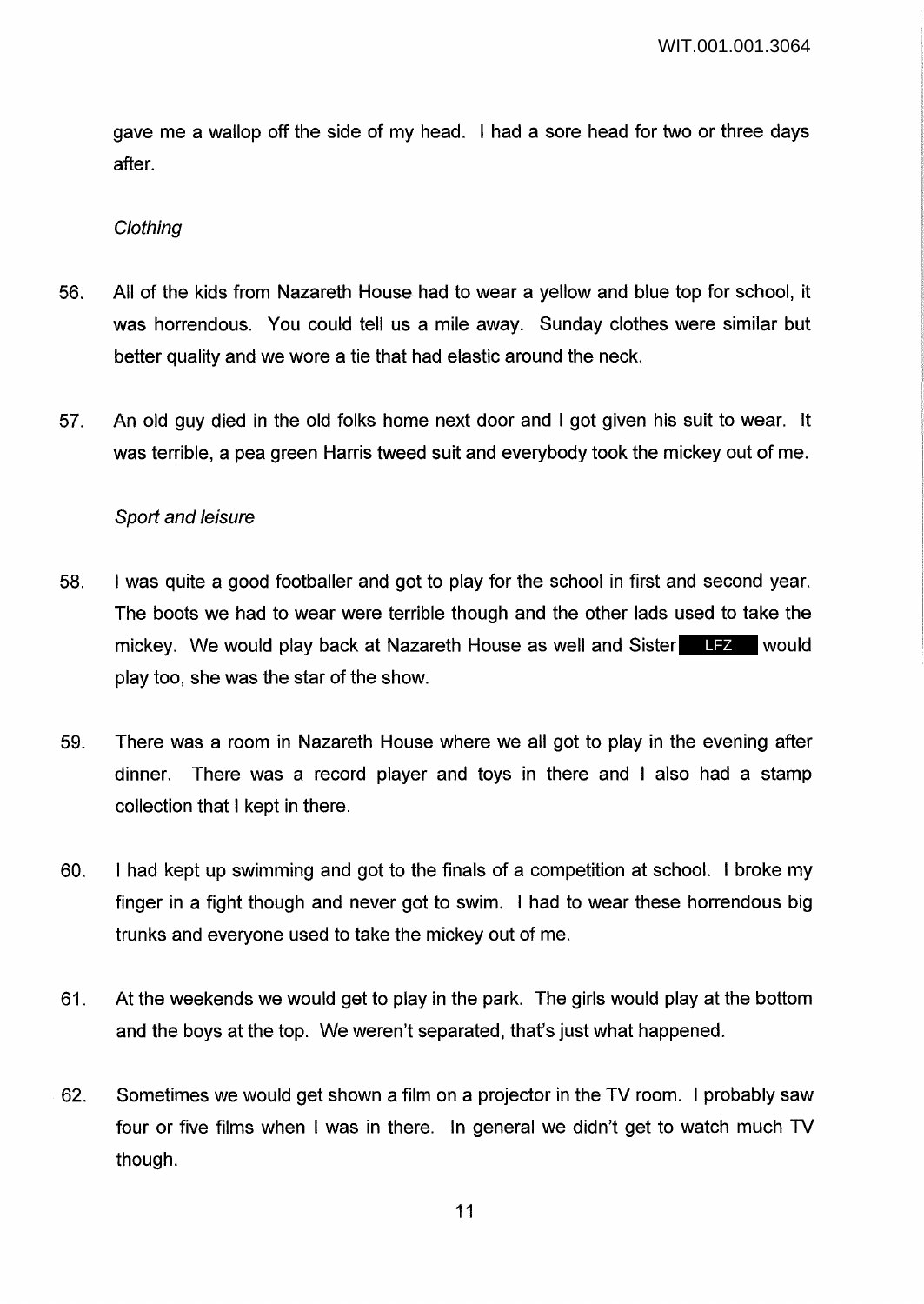# Pocket money

63. We would get a shilling pocket money a week, which we got to spend in the local shop at the weekend. Sometimes I would go to the local baths and spend it there.

### Bed Wetting

64. Some boys would wet the bed and if they did I would sometimes get woken up and taken to the toilet. The toilet floor was always swimming in urine because there was all these boys that were half asleep having to pee. I don't think there was any punishment if someone wet the bed.

## Washing and Bathing

65. Every two or three nights we would get a bath. There would be two or three boys in the bath and the nuns would wash us and dry us. Sometimes some of the younger boys would dry us and I used to hate that. I ran away one time because I hated it so much. I got caught and afterwards I told the deputy headmistress at school, Mrs Shaw, why. She was nice and took pity on me.

## Holidays and trips

- 66. If it was a nice day the nuns would take us on the bus to the beach near Pittodrie. Sometimes people would give the nuns some money and they would buy us an ice cream.
- 67. Every two years they would take us on a daytrip to a big monastery somewhere. didn't like that though, it was just lots of praying.
- 68. There was a posh girls' home near Nazareth House and sometimes on a Sunday the girls would take some of the boys for a burger at the "Wimpey" bar in Aberdeen. They were wealthy girls and would buy us a milkshake or an ice cream or something.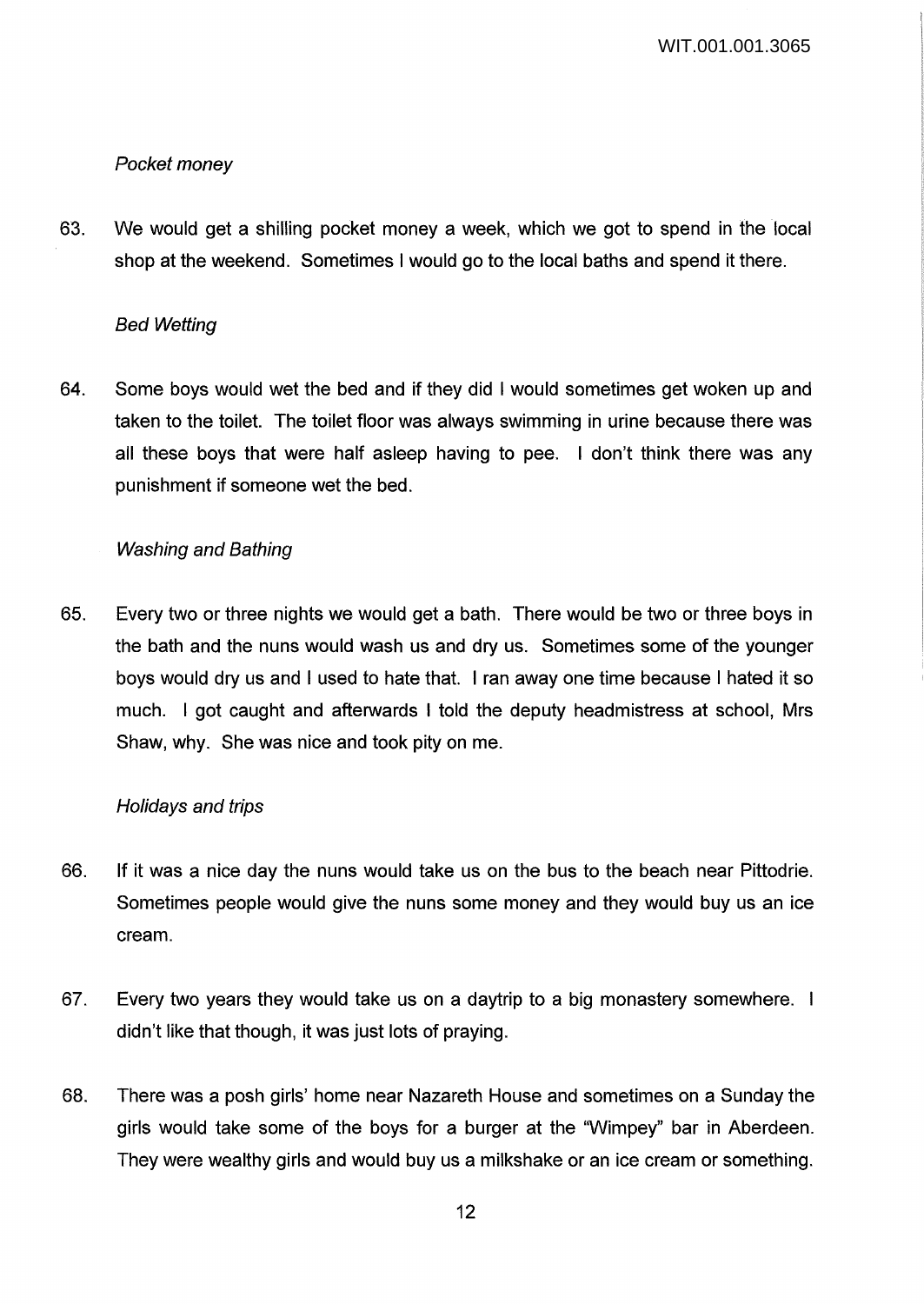- 69. We got taken to a place in Dumbarton for a couple of weeks holiday once in the summer. Different families would take three or four boys in. The couple I stayed with took me to a Celtic football game while I was there.
- 70. Another time a few of us went to a place with the Boys' Brigade in Fraserburgh.

# Birthdays and Christmas

- 71. When it was your Birthday at Nazareth House, the mother superior would give you a present. That was the only time you would see the mother superior. We would get sent to her room and she would wish us a happy birthday, ask us how we were getting on and give us a present.
- 72. I used to hate Christmas because it was a lucky dip for the presents. The presents had been donated by people and I had got a game with bits missing. The baby got a jumbo jet that time, so I just took it. The nuns would put decorations up in the canteen and there was a tree. All the presents would go in the cupboard afterwards.
- 73. I got sent to a family in Fraserburgh to stay for one Christmas. That was the best Christmas I ever had.

## Religious Instruction

- 74. There was a church inside the place where we would go every Sunday. At Lent we used to have to kneel and say about sixty "Hail Marys" every day for six weeks. We had to pray before meals and before bedtime.
- 75. I was an altar boy and sometimes had to get up at five o'clock for the six o'clock mass. It wasn't my choice, I just got told I was to be an altar boy a few months after I arrived at Nazareth House. I think there were three altar boys and we would all take turns doing the Benediction.

13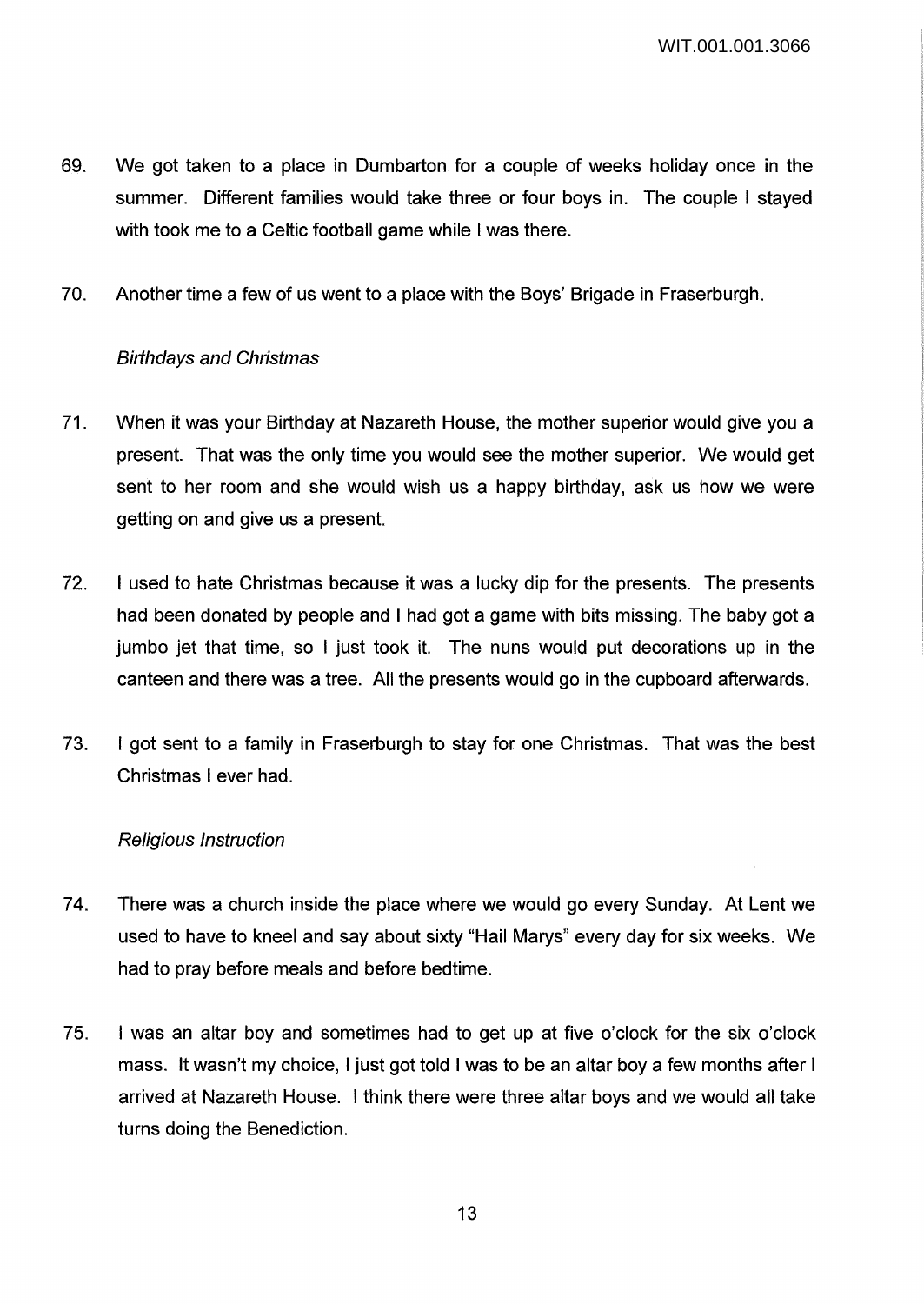## Chores

76. Every evening and Saturday mornings we had to do chores. Cleaning and polishing the dormitory floors. Some people might have found it hard but it didn't bother me.

# Visits/Inspections

77. I remember seeing Mr Thomson when he came to visit Nazareth House one time. I don't know if there were any inspections.

# **Healthcare**

- 78. I don't remember seeing a doctor when I was at Nazareth House. I did have to see a dentist when I got a problem with my teeth after eating a "Crunchie" bar.
- 79. When there were bugs going about we had to take two big soup spoons of this jelly stuff. It was horrible.

# Running away

80. The time I ran off I went with another boy and we were away for about fourteen hours. We just kept on walking and ended up near Peterhead, about 30 miles away. The police were looking for us and we ended up getting picked up.

## **Discipline**

- 81. They were very strict at Nazareth House. When you've got a few nuns looking after all these kids from all different backgrounds, things are going to snap sometimes. If somebody did something wrong and nobody owned up to it, we all got hit.
- 82. Sister LFZ was basically our mother and would look after us and control us. She was hard as nails and we were scared of her, although at times she was alright. She used to keep a cricket wicket and would wallop us with it over the knuckles if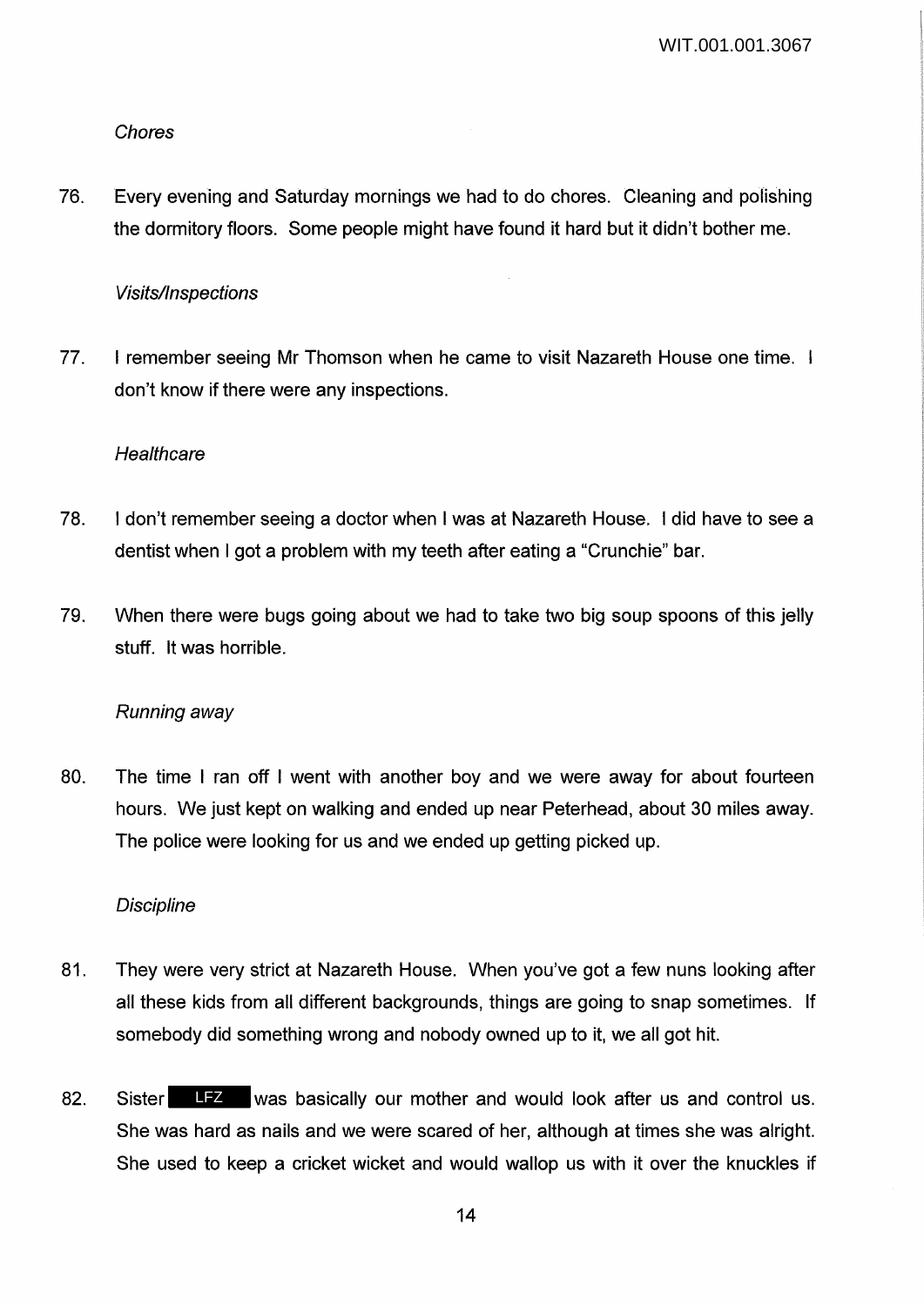we'd done something wrong. One time I dropped a bible and got a skelping, she had a terrible temper on her.

83. Some people were bad-natured and I remember they got a few beatings. One of them was a lad who was pretty bad and he got it a few times.

### **Abuse at Nazareth House, Aberdeen**

- 84. Another time, just before I left Nazareth House, Sister LFZ snapped and burst my nose. I had been doing my chores and told her I needed to get away to play football. I kept pestering her and eventually she grabbed me and battered my head twice against the bedframe. I swore at her and about two or three months later I got sent to St Ninian's.
- 85. A girl called at school stuck a big needle in the top of my thigh one time. She was a nutcase and got punished by the school for it.

### **Leaving Nazareth House, Aberdeen**

86. When I left Nazareth House, Sister LFZ gave me a jewellery box she said she had got from her mother. I've still got it. I think she liked me and I think she had just lost it when she hit my head off the bedframe.

## **Reporting of abuse at Nazareth House, Aberdeen**

87. You would never complain or report anything. If you did, it would go straight back to the mother superior and you would get punished.

## **St Ninian's School, Falkland**

15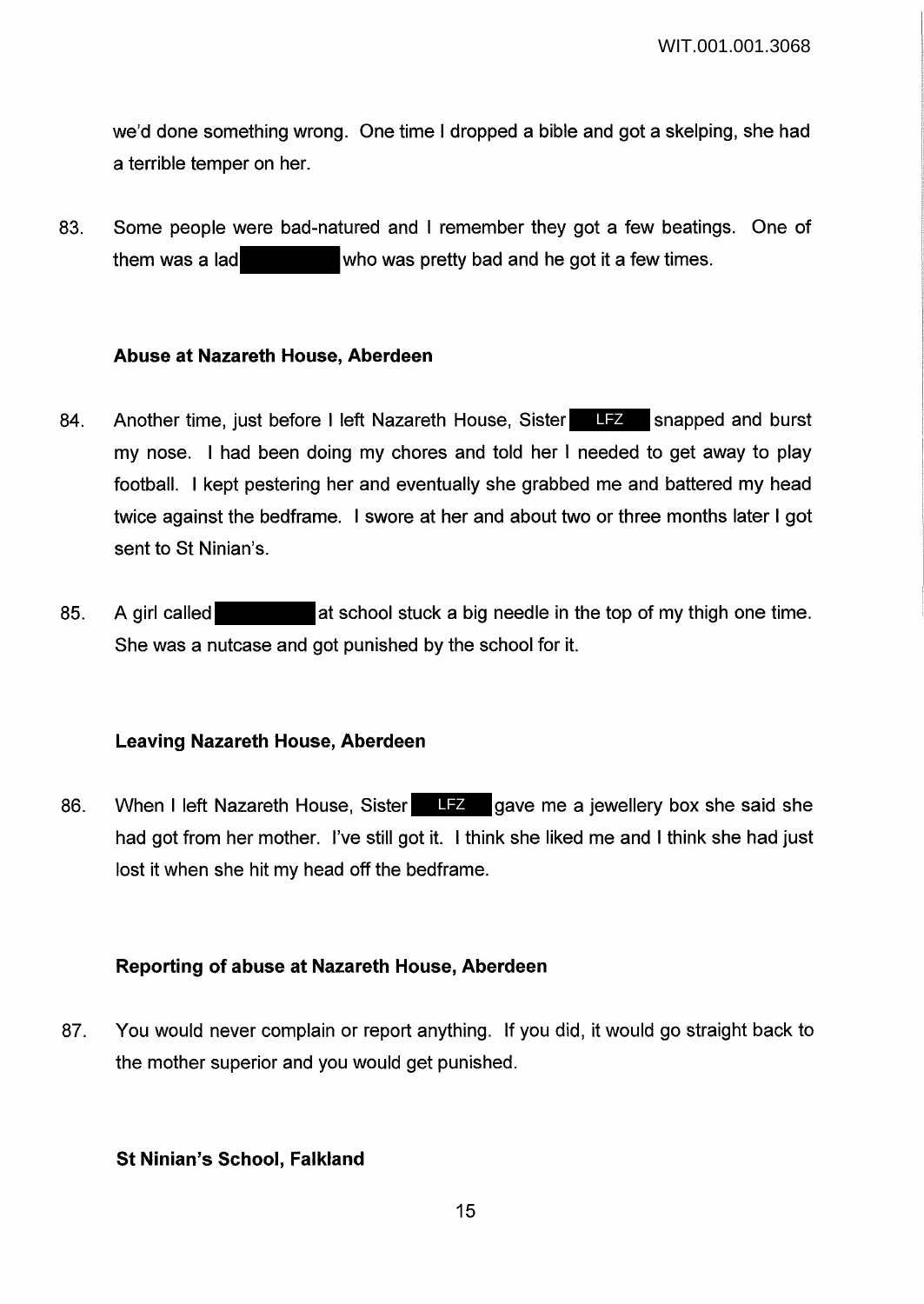88. I got moved to St Ninian's in January. All I remember is that I was told I was getting moved because I was getting too much of a handful. I can't remember who told me that, I just thought it was because I'd sworn at Sister III I don't remember how long before I went I was told, probably a few weeks. I'd never heard of the place before. LFZ

# **Routine at St Ninian's School, Falkland**

# First day

- 89. I remember turning up at St Ninian's, but I don't remember how I got there. It was night time when I got there and I remember seeing this big sixteenth century house. The entrance hall was all wood and I remember the brother standing there wearing a black cassock with a big belt and rosary beads. I thought "Oh my God!"
- 90. St Ninian's was all boys from about twelve to fifteen. I would say there were no more than fifty boys there and probably eight or nine monks. There was also an outside teacher and an odd-job man. Sometimes a monk would come for a month at a time and then leave.

## Mornings and bedtime

- 91. We slept in rooms with about three or four boys in each. Eventually I got a room on my own because I became head prefect. Dorm thirteen was where they put the lads who wet their beds.
- 92. We would go to bed about nine o'clock and got woken up about seven o'clock.

Food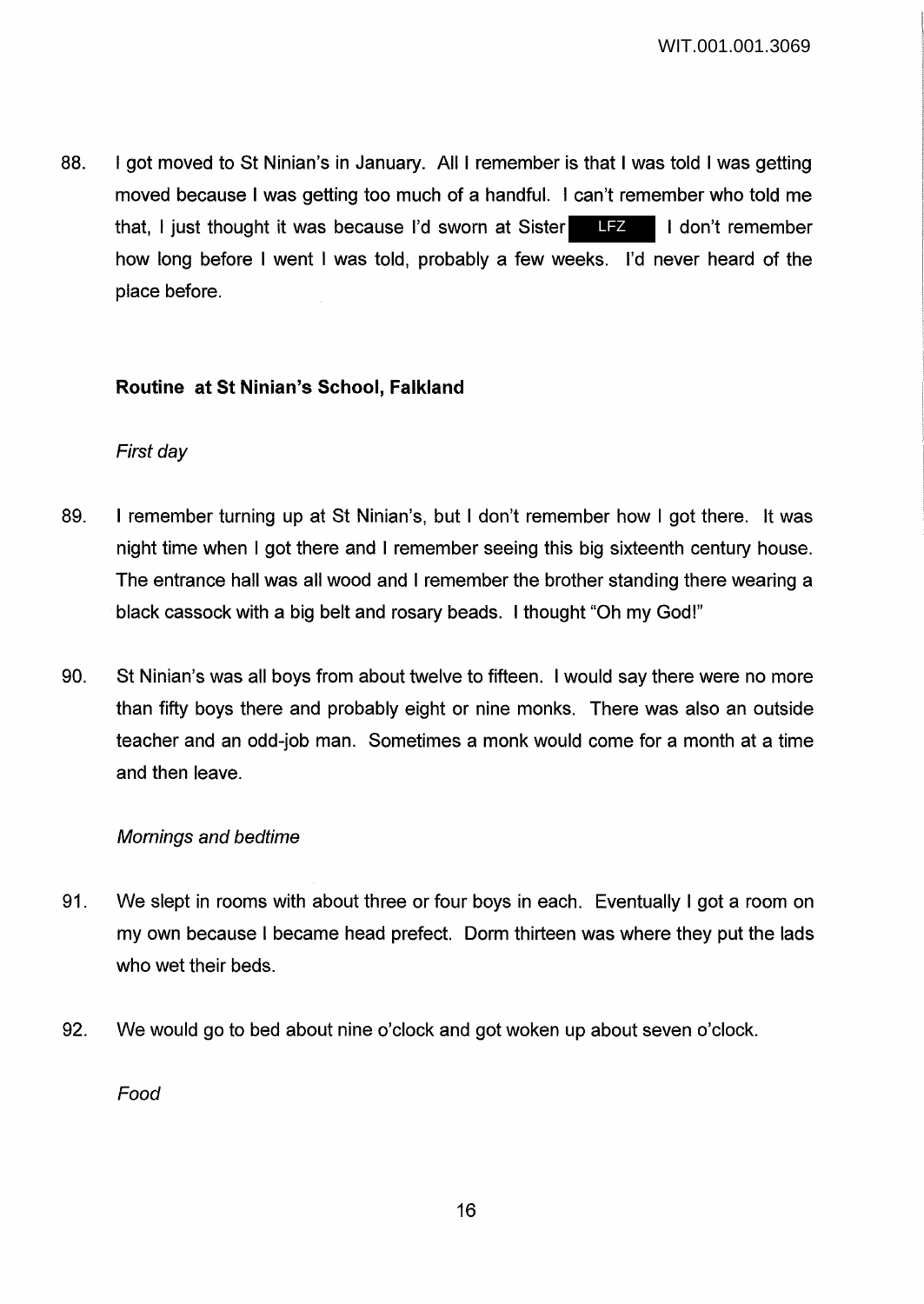93. Food was just normal, nothing special. We all ate together in a big canteen. The cook was a local woman and she was really nice. At teatime, after sport, we got milk and as much bread and jam as we wanted.

### **School**

- 94. We didn't get the best education at St Ninian's. The school was in the place and there was no special stuff, just reading and writing. The brothers were clever enough to see you got a basic education and each brother would take three or four different subjects. There was also a part-time teacher who came in from Falkland. He did sport, woodwork, metalwork and craftwork.
- 95. We would get classes in the morning, then sports in the afternoon. After sports we would get afternoon tea and then classes again from four o'clock to seven o'clock. Dinner was after that and then we got leisure time until bed.

#### **Clothing**

96. On Sundays we wore a blue jacket with gold trims. I can't remember if we had to wear a uniform to school.

## Sport and leisure

- 97. Sport was a big thing at St Ninian's, in the afternoons we would play rugby, they were very keen on that, or football. We also did cross country runs.
- 98. After dinner in the evening, we got about an hour-and-a-half leisure time. There was a wee gym and you got to play table tennis and games. Sometimes we would get taken to different youth clubs in the evening to play in table tennis leagues. We also did really well in five-a-side football and ended up representing the whole Fife area in a tournament in Glasgow.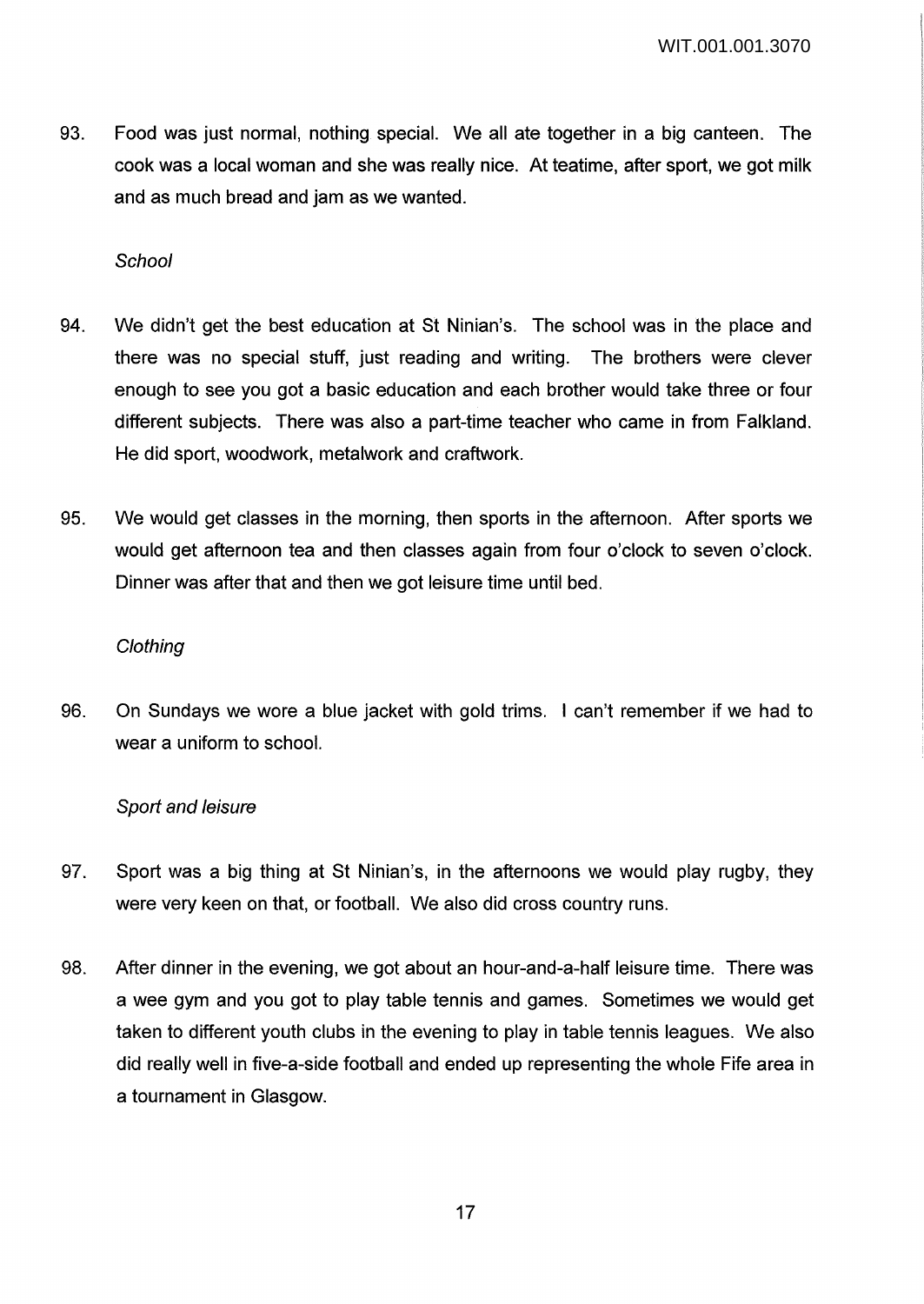99. I was really good at sport so eventually I got made head prefect. I was captain of the football team and captain of the rugby team. I had also been put forward for Scottish schoolboys rugby, but I was too old for it.

## Washing and bathing

100. Every day after sports we would get a shower. The monks would supervise, usually Brother LNA

### Pocket money

- 101. We would get a shilling pocket money on a Wednesday and a shilling on a Saturday. The would also put two shillings away, to be kept for holidays.
- 102. Once a month, because I was head prefect, they gave me about ten shillings and I got dropped off in Kirkcaldy. I got to spend four or five hours there, it was good of them.

#### Holidays and trips

- 103. Most of the other boys there were from broken families and some would get home at weekends and for holidays. I was different, I was an orphan and had nowhere to go so I got sent off to different places during the holidays. I think it was the welfare department that sorted that out.
- 104. One time I got sent to a place in Warrender in Edinburgh and another time to stay with a retired colonel in Argyle. I was there for two weeks and I liked that. I went with another boy from St Ninian's and the colonel would take us out fishing and shooting. He was eccentric, but he was good and I enjoyed staying there.
- 105. Another time I got sent to a halfway house in Claremont Street in Edinburgh where people with issues were trying to recuperate. I would have been fourteen or fifteen and slept in this room with four or five working men. I was there for seven weeks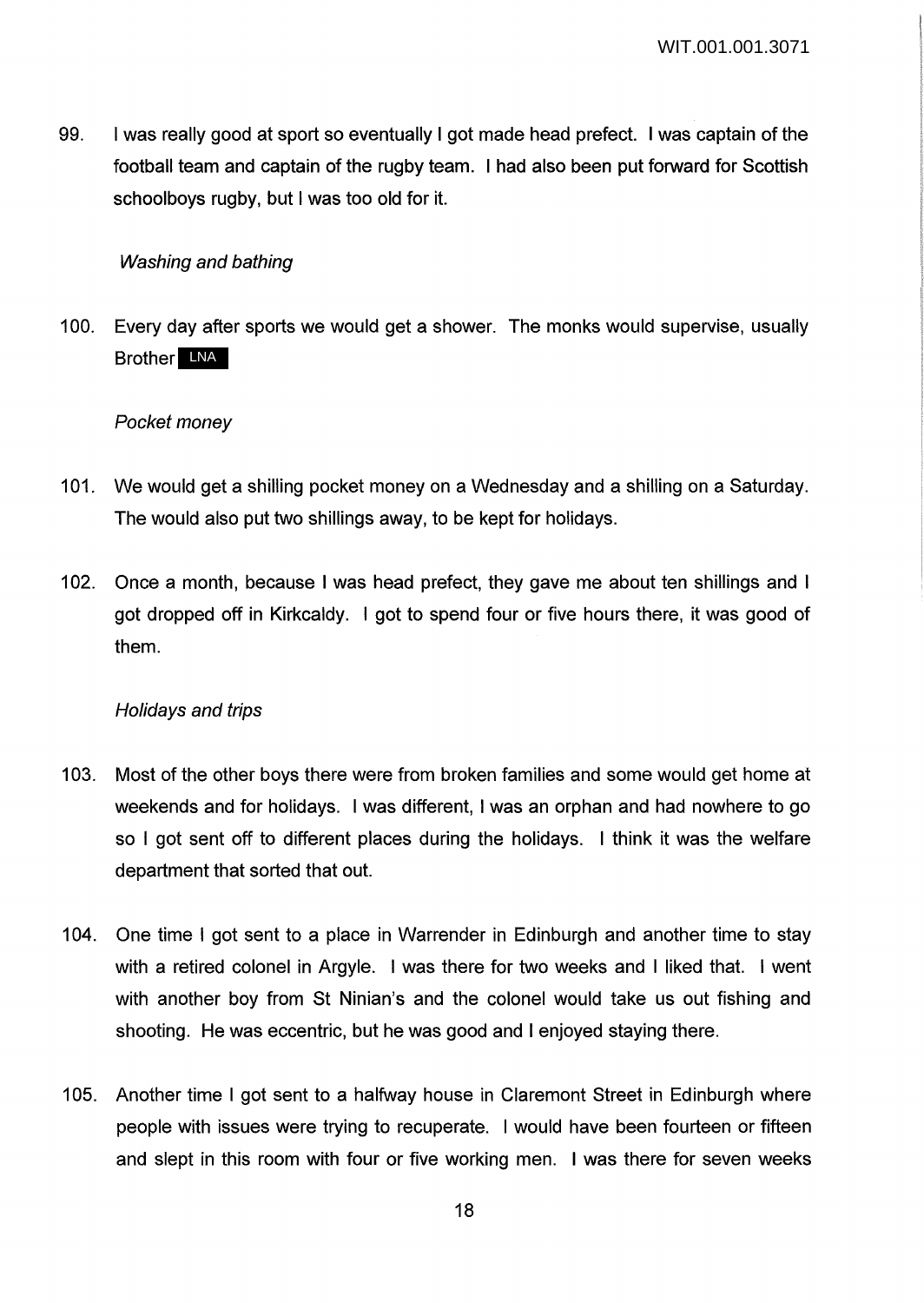over the summer holidays and I absolutely hated it. I was terrified of these people. Most of them were alcoholics and "druggies".

- 106. I got a police warning for stealing a car radio while I was there, but I hadn't stolen it, one of the men that stayed there had. He made me go to a pawn shop and sell it. He gave me ten shillings for doing it and he took six pounds, but I got caught. I was back in St Ninian's by that time and I got taken to Methil police station and got a warning.
- 107. I only had ten shillings for the whole seven weeks I was at Claremont Street. Eventually the woman that ran the place, Mrs Rider, got in touch with welfare and they gave me another ten shillings. She had a son and eventually she let me sleep with him for the last couple of weeks.
- 108. Another time we all got taken from St Ninian's to an army camp near Dundee for a week. We had been getting careers advice about joining the army and this was to show us what it was like. We got to shoot and did a lot of running about, assault courses, stuff like that.
- 109. The monks also took us to stay at a college in Liverpool for a week to play a rugby match. While we were there they took us to see Manchester United play Chelsea at football.

#### Birthdays and Christmas

110. I don't remember spending any Christmases at St Ninian's, I always got sent away. They had nowhere to send me though so one time they sent me to a working boys' hostel called Ponton House in Edinburgh. I met the brothers from Nazareth House there. They were "nutters". While I was there I went to visit the LNQ/SPO and saw there too, he was still staying with them and must have been about nineteen by then.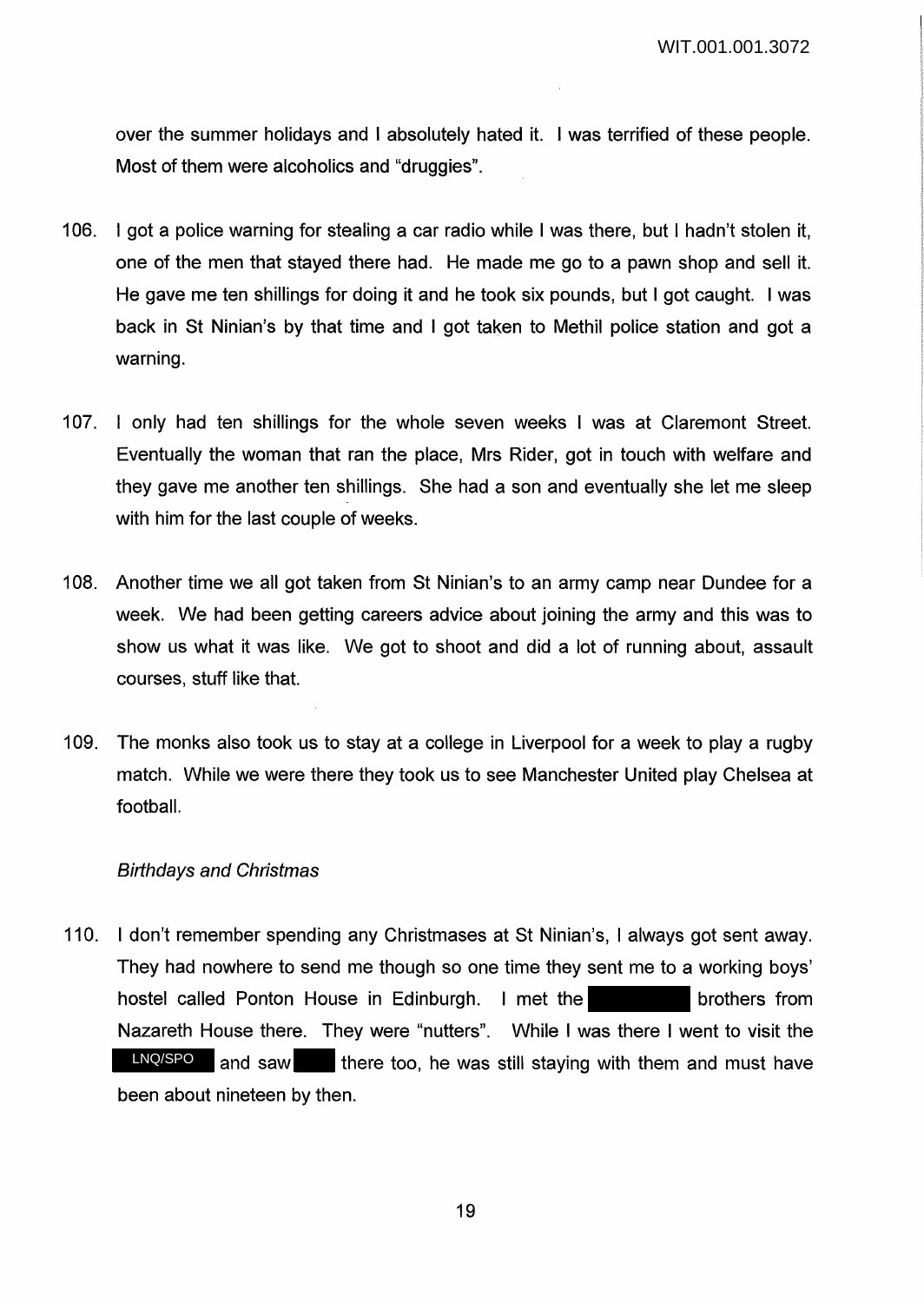111. I don't remember where I spent the other Christmas and I don't remember any birthdays either.

### Religious Instruction

112. St Ninian's wasn't as religious as Nazareth House, although there was a church in the place that we would go to on Sundays.

### Chores

113. Every night we had to take turns to do all the dishes after we'd eaten. At weekends all the other chores had to be done, polishing the floors with this big buffer thing and cleaning.

### Visits/Inspections

114. I remember a guy I knew from Nazareth House, **LHN** came to visit me. He was a bit older than me and had become a monk. I don't remember the welfare coming. LHN

### **Healthcare**

- 115. A boy flicked a toothbrush when I was at St Ninian's and it went in my eye. I got taken to Victoria Hospital in Kirkcaldy and was in there for about five days for observation because they thought my pupil was damaged.
- 116. Every now and then there would be lice going about and the female staff would pull a metal comb through our hair.
- 117. A dentist came once a year and one time I had toothache so I had to get it drilled out. He over-injected me and I was squirming about because it was sore. He had just put the injections in anywhere and the pain was awful. He slapped my face and told me to sit still. I hated going to the dentist after that.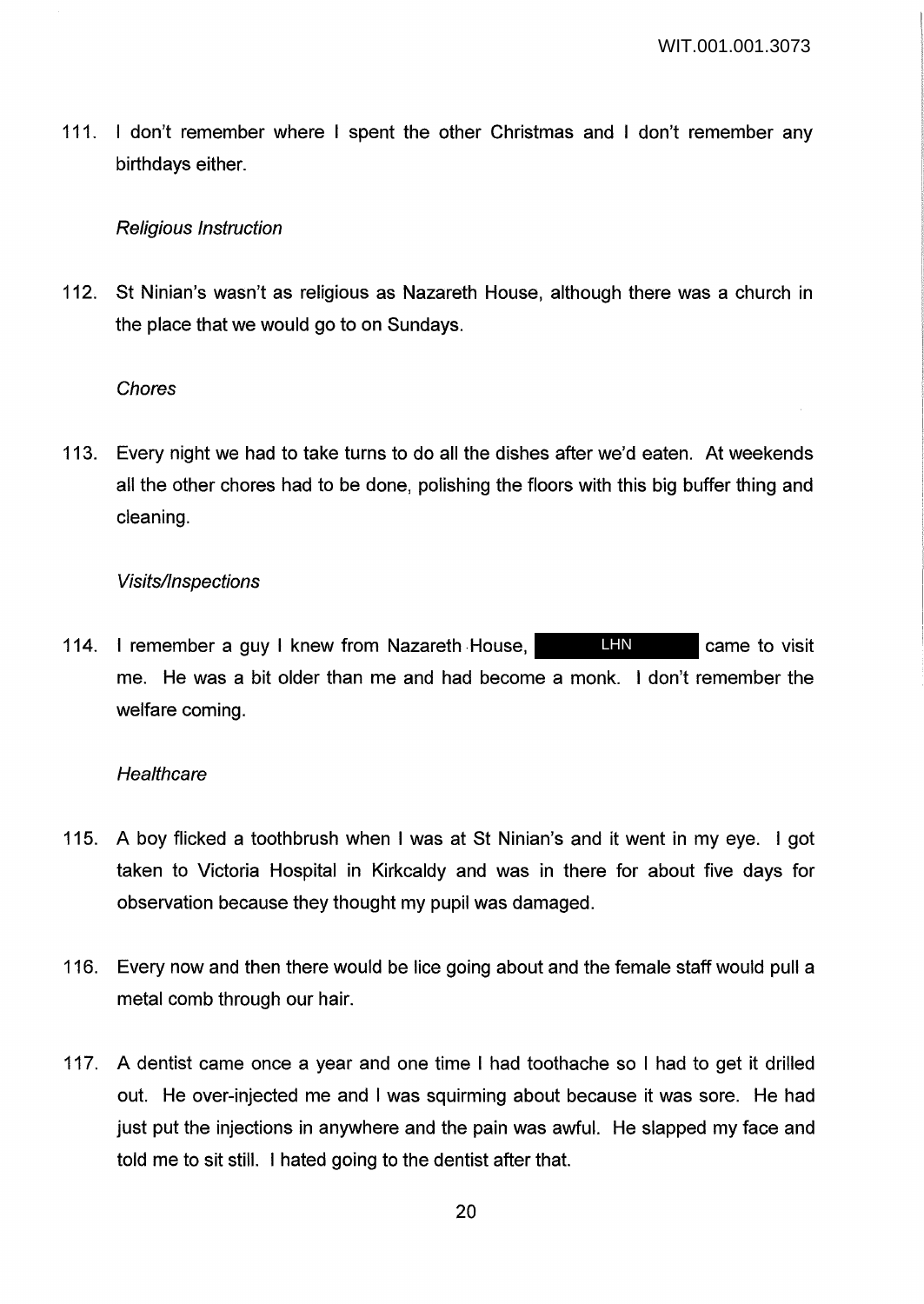### **Discipline**

- 118. They were very strict at St Ninian's. I started smoking when I was there and if the monks caught you, you got it. They would belt you if they smelt it and it was always a "doubler", five or six strokes. Generally, if someone got the belt we all saw it, but we didn't ask why. I accepted that if you did something wrong you would get the belt. It was part of the game.
- 119. There was a disciplinary committee of five third year boys, with one of the brothers supervising. I was on it because I was head prefect. If anybody did anything wrong they would get reported and we had to issue the punishment. It could be polishing the floors, cleaning the toilets for the next two weeks, or whatever. The monk would advise us and make sure it was fair.

#### **Abuse at St Ninian's School, Falkland**

- 120. Brother LNA came about a year after I got to St Ninian's. He slept in a room next to all ours and he used to get the first year boys to sit on his knee or on his bed. We weren't allowed to wear underpants under our pyjamas and our willies would be sticking out. He didn't bother me though.
- 121. Brother LNA was weird and when he gave the belt, he seemed to enjoy it. When we would have showers, Brother LNA was always there, staring at us. He would be walking about looking at us all. Even then I knew it was strange
- 122. When I was staying in the hostel in Claremont Street in Edinburgh, one of the men tried to assault me. I was lying in bed and he took the covers off me and tried to jump on me. He was trying to sexually assault me, so I kicked him and he went away.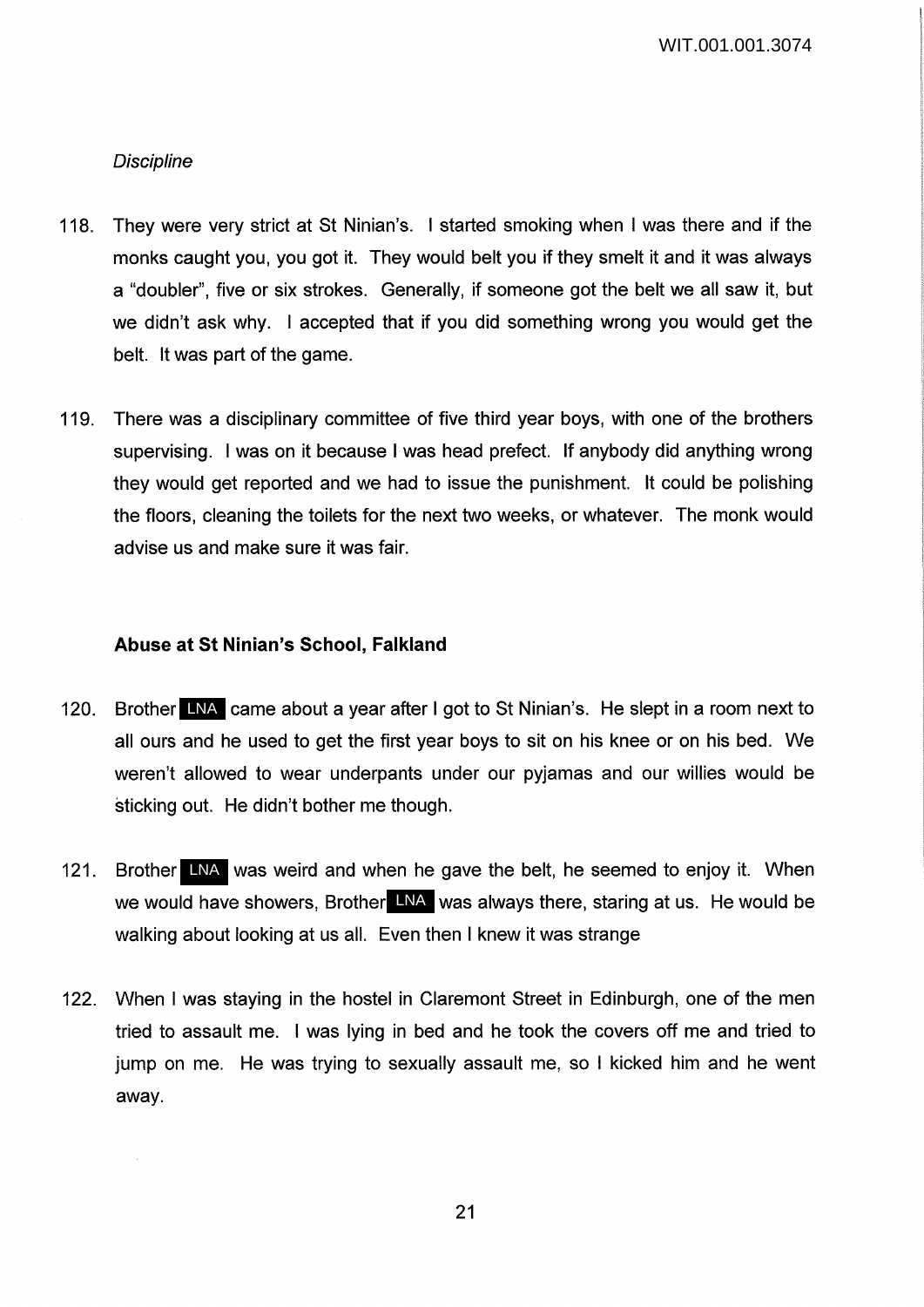### **Leaving St Ninian's School, Falkland**

- 123. You left school at fifteen at that time and there was a leaving dance when it came time for me to leave. I had nothing to wear and the cook's daughter was about the same size as me, so she gave me her top and jeans and a big gold chain to put on. I must have looked a sight, but it was the seventies.
- 124. I got sent to a working boys' hostel at Pollockshields in Glasgow that was run by the monks of St Vincent de Paul. That was just the natural progression and I just thought of it as a new adventure.

#### **Reporting of abuse at St Ninian's School, Falkland**

125. I reported the guy who tried to sexually assault me at the halfway house the next morning. That's when Mrs Rider let me sleep with her son and the guy got sent away. All I remember of him is that he was a man in his forties.

#### **Life after being in care**

- 126. I never had any qualifications and at first, when I moved to the hostel in Glasgow, I got a job as a store boy. I got paid £7 a week and had to hand £6 of that to the priest for my board and lodgings. I got to keep the £1 that was left over.
- 127. I then got a job delivering coal, which was better paid. I was working from seven in the morning to nine at night and I got £11 a week for it. I got to keep £1.50 and gave the rest to the priest. I always got the top flats to do, it was hard work carrying all the bags of coal up.
- 128. When I turned sixteen I went to the careers office and sat a test. I was told that I had just failed the test for becoming an apprentice, but that I would make a good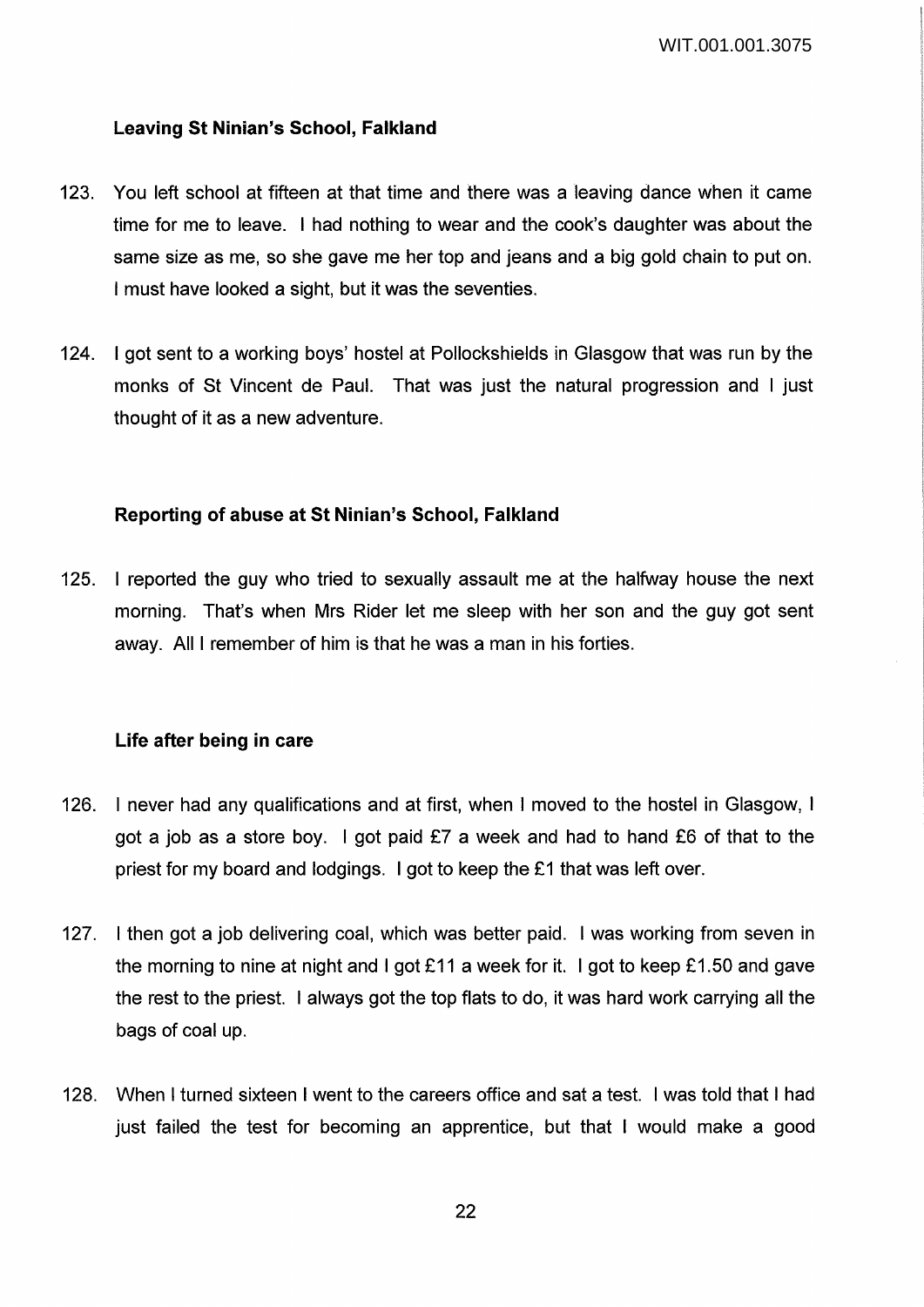infantryman. There was a Guards officer there and he encouraged me to sign up, I was told there would be plenty of sport.

- 129. Before I joined, the welfare gave me £70 to buy clothes and then I got the train down to the training camp at Pirbright in Surrey.
- 130. At first, in training, there was lots of sport and I did rugby, football and athletics. I also got into boxing. Then I got sent to join the battalion and I didn't like it. I was in for five years in total and went to Belize for six months at first. I enjoyed it there but then I got sent to Northern Ireland and then Germany and I hated it.
- 131. I got discharged from the army in 1977 and went to stay with the **LNQ/SPO** for a while. I'd stayed in contact with them after I'd been to see them when I stayed at Ponton Street Hostel. They stayed in Dalkeith by that time and were in their late sixties. It was handy for them and it was handy for me.
- 132. I got a job with a catering firm in Edinburgh putting marquees up and worked there for a while before I got a job as a warehouseman **in** Dalkeith. That would be in 1978 when I would be twenty-two and I have worked there since.
- 133. I met my wife in 1980 and she has been my rock. We have one daughter, who is now twenty and is at university. She's spoilt rotten, but she has a great personality.

## **Impact**

134. My wife tells me that every time I get down it's because of my time in care. I was always getting moved about from place to place. It's not a regular thing that I get depressed, but it comes every now and then. Sometimes I get moody and feel sorry for myself. Sometimes I feel quite bitter, especially if I see other people getting a pat on the back for something and I don't.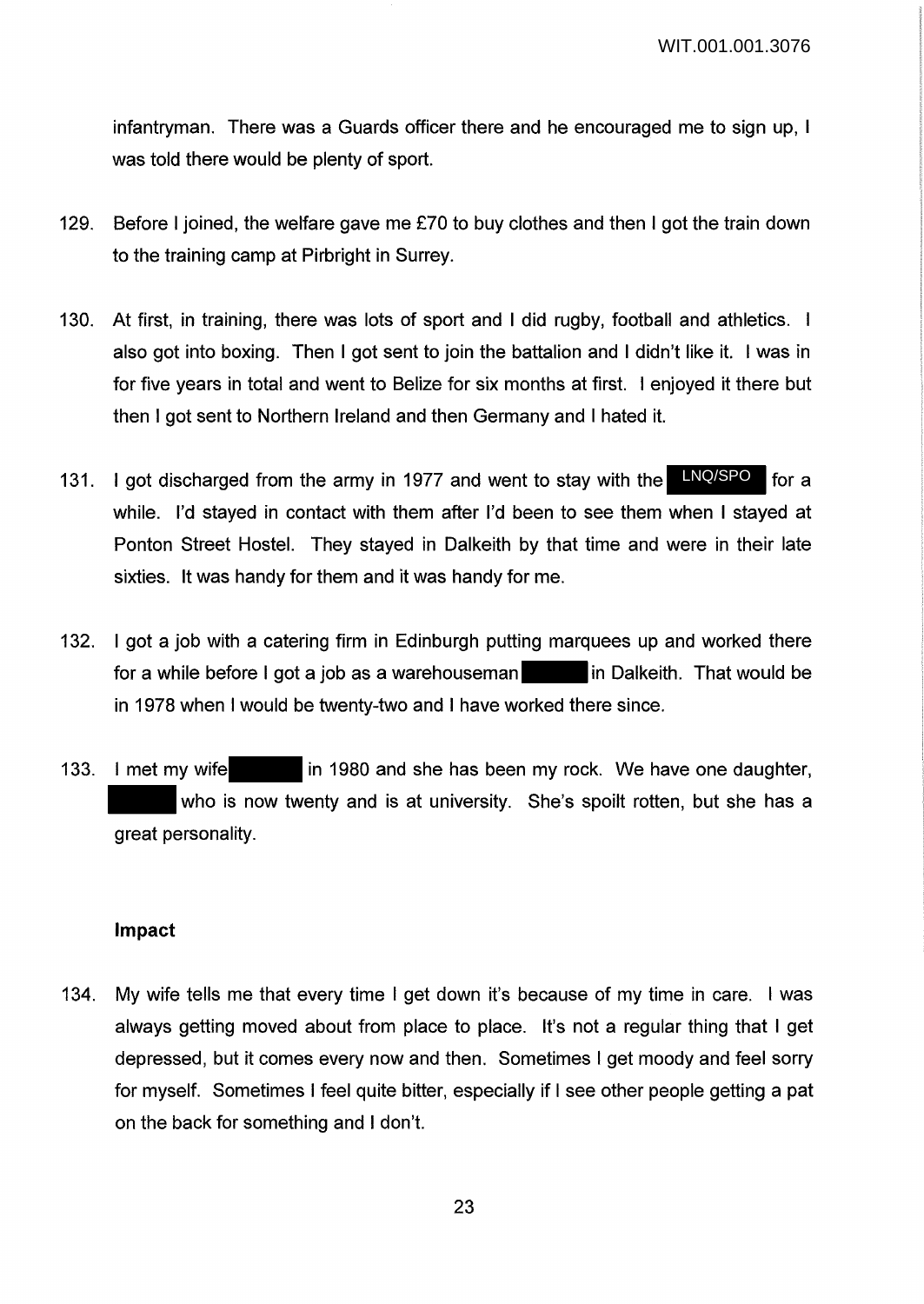- 135. I have been to see a counsellor who has told me that he thinks I'm blocking quite a lot out. He thought I should have some counselling sessions, but I'm not interested in that.
- 136. I've always been a bit of a loner and even now I don't have any close friends. You've more control if you just keep yourself to yourself. I follow Celtic football club, but I don't like big crowds so I don't go to any football matches. I think that's because of my time in care.

### **Records**

- 137. About fifteen years ago my wife encouraged me to try and get my records and find out about my family. I got in touch with a place in Castle Street in Edinburgh and found out that I have two sisters. I'd always been told I was an orphan and had no family. I was told that from early on, when I was at Smyllum.
- 138. The records say that my mother is **the contract of the same is called** 138. The records say that my mother is He was apparently in the Royal Canadian Navy and was married with three children. My mother had been in care as well because her mother had been put in prison for child abuse.
- 139. The records also say that my older sister was born in 1954 and that she was legally adopted in Glasgow. She had been called but she is now known as and lives in East Kilbride. My younger sister, was born two years after me, in 1958. She was adopted by a family in Fife who then moved to America and she now lives in New Jersey. Seemingly all our fathers were sailors.

#### **Other information**

140. had got a genealogist to do a family tree and we found out where my mother now stays. About eight years ago I wrote a letter to her and sent her a picture of